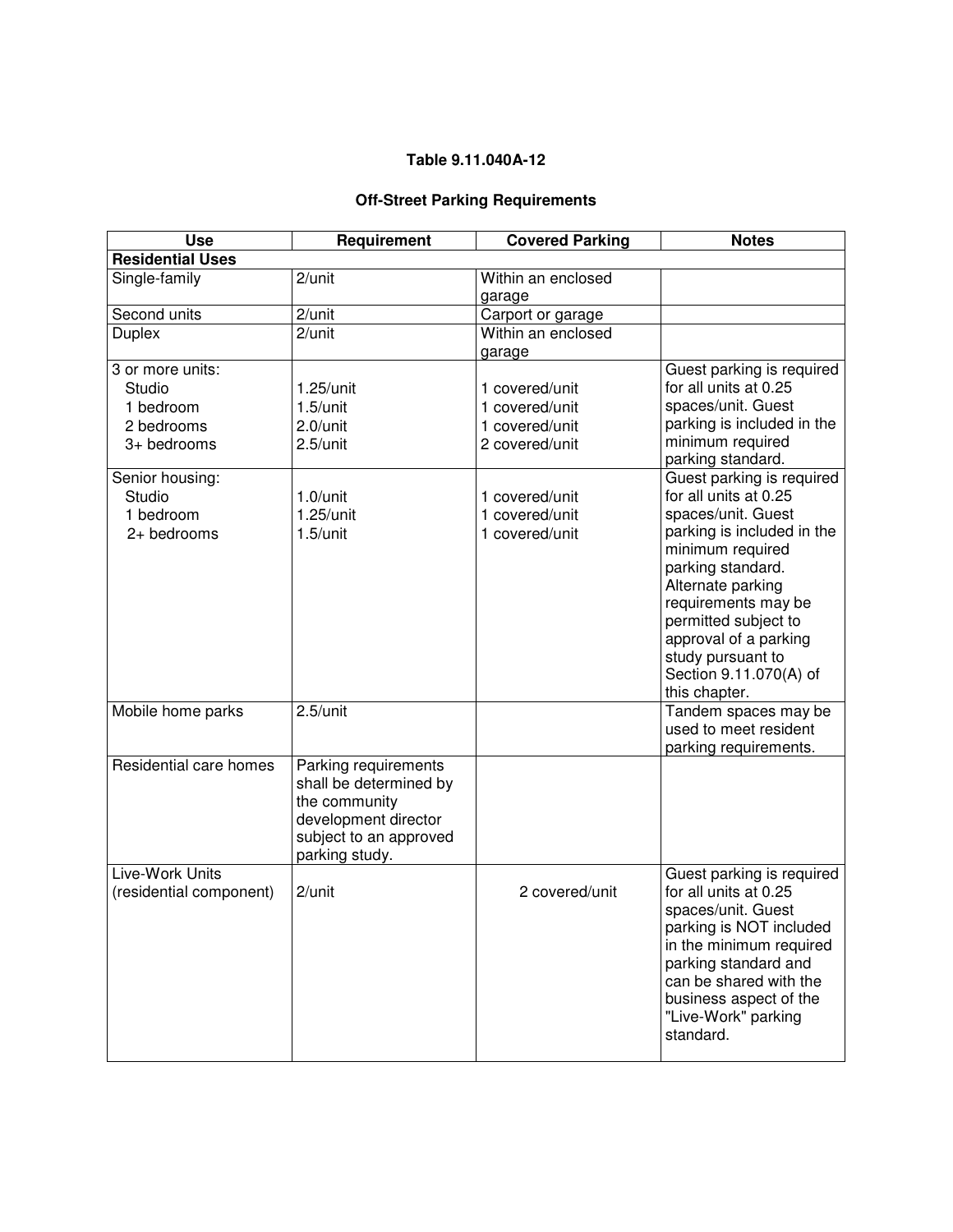| <b>Residential Component</b><br>of Mixed-Use Project | See Multiple-Family<br>requirements in Table<br>9.11.040A-12 | See Multiple-Family<br>requirements in Table<br>9.11.040A-12 | Guest parking is required<br>for all units at 0.25<br>spaces/unit. Guest<br>parking is included in the<br>minimum required<br>parking standard and<br>may be shared with the<br>non-residential |
|------------------------------------------------------|--------------------------------------------------------------|--------------------------------------------------------------|-------------------------------------------------------------------------------------------------------------------------------------------------------------------------------------------------|
|                                                      |                                                              |                                                              | component. Alternate<br>parking requirements<br>may be permitted subject                                                                                                                        |
|                                                      |                                                              |                                                              | to approval of a parking<br>study pursuant to<br>Section 9.11.070(A) of<br>this chapter.                                                                                                        |

## **Table 9.11.040B-12 Off-Street Parking Requirements**

| <b>Commercial Uses</b>                                                                                                     | Requirement                                                                              | <b>Notes</b>                                                                                                                                    |
|----------------------------------------------------------------------------------------------------------------------------|------------------------------------------------------------------------------------------|-------------------------------------------------------------------------------------------------------------------------------------------------|
| General retail (unless specified<br>elsewhere)                                                                             | 1/225 sq. ft. of gross floor area                                                        |                                                                                                                                                 |
| Automobile, boat, mobile home,<br>or trailer sales, retail nurseries, or<br>other similar outdoor commercial<br>activities | 1/2,000 sq. ft. of display area                                                          | 1. Display area shall include all<br>office, service and repair, or<br>other related activities and areas<br>that are accessible to the public. |
|                                                                                                                            |                                                                                          | 2. No required off-street parking<br>spaces shall be used for display,<br>sales, service or repair of<br>vehicles.                              |
| Automobile service stations,<br>repair and service facilities                                                              | 2 spaces $+$ 4/service bay for 4 or<br>less bays and 2/service bay for 5<br>or more bays | Any related retail activities shall<br>be subject to the general retail<br>parking standards (mini-markets,<br>tire sales, and the like).       |
| Automobile washing and waxing<br>establishments:<br>Self-serve<br>Automated                                                | 2 spaces $+2$ /washing stall<br>$10 + 1$ per 2 employees                                 |                                                                                                                                                 |
| Business and professional offices                                                                                          | 1/250 sq. ft. of gross floor area                                                        |                                                                                                                                                 |
| Banks, savings and loans and<br>medical/dental offices                                                                     | 1/225 sq. ft. of gross floor area                                                        |                                                                                                                                                 |
| Day care center                                                                                                            | 1/employee $+1/500$ sq. ft. of<br>gross floor area                                       | Special design requirements<br>shall apply for bus loading or<br>parent drop-off points.                                                        |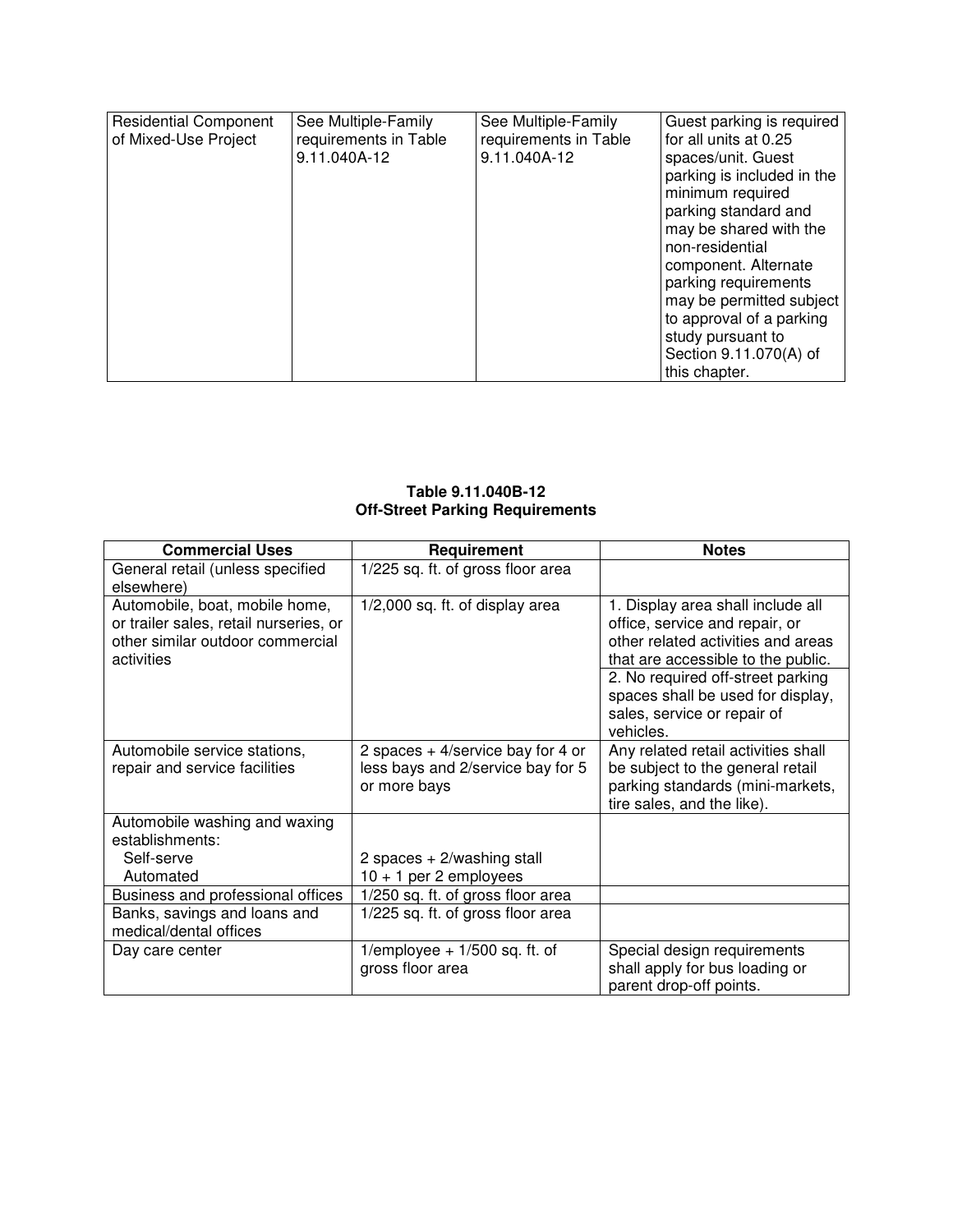| <b>Commercial Uses</b>           | Requirement                       | <b>Notes</b>                      |
|----------------------------------|-----------------------------------|-----------------------------------|
| Eating and Drinking              | 1/100 sq. ft. of gross floor      | A minimum of 10 spaces            |
| Establishments                   | area up to 6,000 sq. ft. 1/75     | required for                      |
|                                  | sq. ft. of gross floor area       | stand-alone use.                  |
|                                  | over 6,000 sq. ft.                |                                   |
|                                  |                                   | No additional parking required if |
|                                  |                                   | outdoor dining area comprises no  |
|                                  |                                   | more than 15 percent of the       |
|                                  |                                   | interior gross floor area of the  |
|                                  |                                   | primary food service use; If      |
|                                  |                                   | outdoor dining area is over 15%,  |
|                                  |                                   | 1 space for every 60 sq ft or 1   |
|                                  |                                   | space for every 3 seats,          |
|                                  |                                   | whichever is greater.             |
| Eating and drinking              | 1/225 sq. ft. of gross floor area | Eating and drinking               |
| establishments within shopping   | up to 15% of the shopping center  | establishments within shopping    |
| centers of 25,000 square feet of | gross building square footage.    | centers of 25,000 square feet of  |
| building area or greater.        |                                   | building area or greater.         |